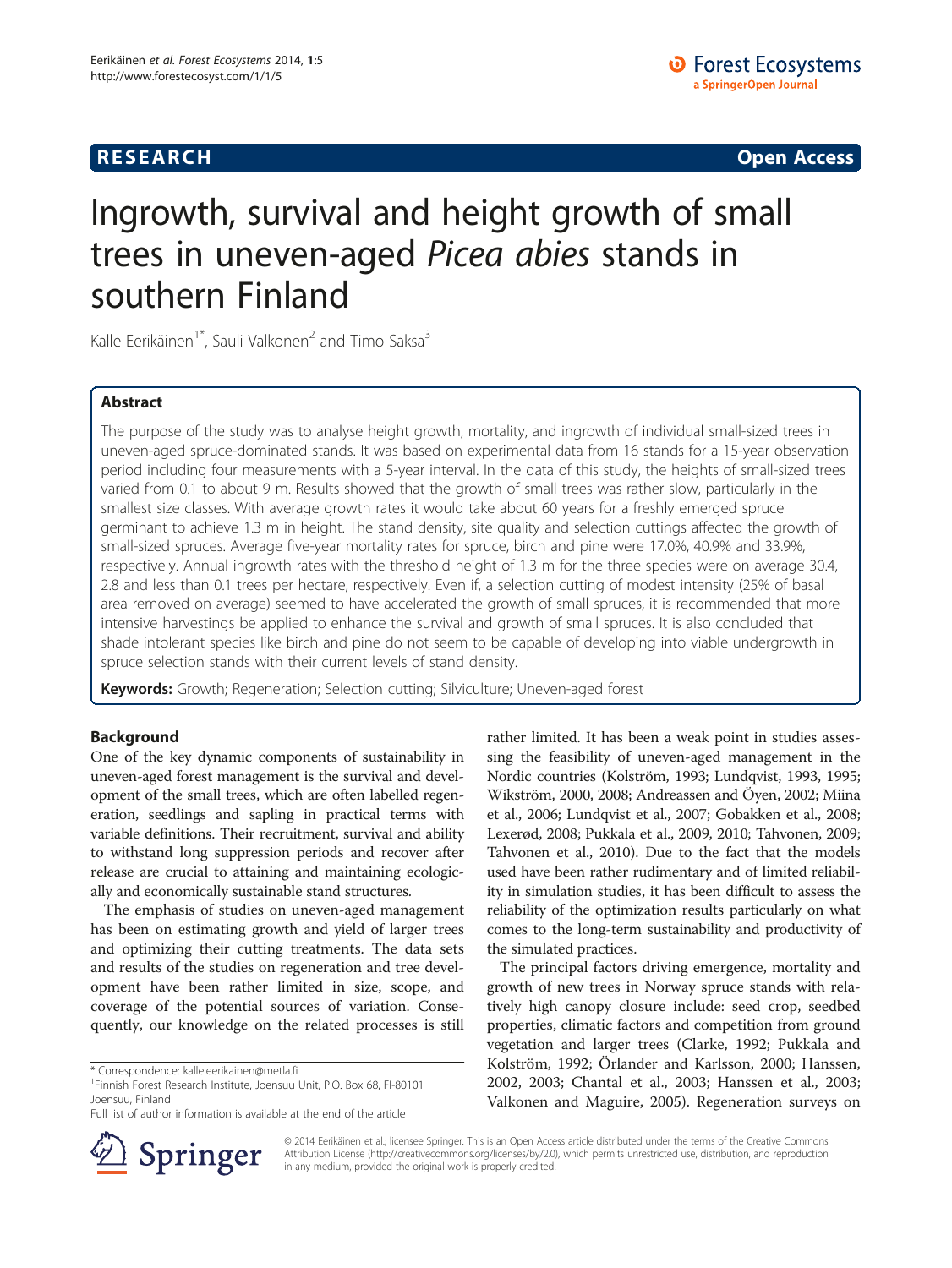experimental plots and their analyses have provided some basic knowledge on the number and distribution of germinants, seedlings, and saplings in uneven-aged spruce stands in the Nordic countries (Lundqvist, [1989](#page-9-0), [1991](#page-9-0); Lundqvist and Fridman, [1996](#page-9-0); Nilson and Lundqvist, [2001;](#page-9-0) Saksa, [2004;](#page-9-0) Eerikäinen et al., [2007](#page-8-0); Lundqvist et al., [2007;](#page-9-0) Saksa and Valkonen, [2011](#page-9-0)). Compared to their emergence, less attention has been paid to the details of survival and development of established small trees in uneven-aged stands in the area. So far, datasets have been limited in terms of the number of plots and the length of observation periods.

After the emergence stage, competition by the existing larger trees is assumed to become a more and more decisive factor that affects the growth of small trees and their ingrowth into the main canopy (Lundqvist and Fridman, [1996;](#page-9-0) Nilson, [2001](#page-9-0); Nilson and Lundqvist, [2001](#page-9-0); Saksa, [2004;](#page-9-0) Eerikäinen et al., [2007](#page-8-0); Lundqvist et al., [2007\)](#page-9-0). However, Lundqvist [\(1989](#page-9-0), [1991](#page-9-0)) and Lundqvist and Fridman ([1996\)](#page-9-0) found that the influence of local and stand-level density had no or only a very weak effect on the growth of small trees in uneven-aged spruce stands in northern and central Sweden, whereas Chrimes and Nilson ([2005\)](#page-8-0) reported negative influences which occurred in the very North. In addition, small trees are often damaged and destroyed in harvesting (Fjeld, [1998;](#page-9-0) Granhus, [2001](#page-9-0); Granhus and Fjeld, [2001;](#page-9-0) Surakka and Sirén, [2007](#page-9-0); Surakka et al., [2011](#page-9-0)).

In many simulation models, tree emergence, survival and growth have been aggregated into lump estimation of ingrowth at a certain diameter threshold. The threshold diameter has varied from 0 to 8.5 cm in studies conducted in central and northern Sweden (Lundqvist, [1989, 1993](#page-9-0); Lundqvist et al., [2007](#page-9-0)) and to that of 5 cm used in Norway (Lexerød, [2005](#page-9-0)). For practical purposes, it could be sufficient to predict ingrowth, but the current procedures tend to be too simplistic for realistic simulation, particularly while ignoring the spatial and temporal variation of survival, growth, and distribution of regeneration which can be very large (Saksa, [2004](#page-9-0); Saksa and Valkonen, [2011\)](#page-9-0).

The Finnish Forest Research Institute has conducted detailed investigations on tree emergence, growth and mortality processes in its ongoing research on singletree selection using a set of experimental plots entitled "ERIKA". Saksa [\(2004\)](#page-9-0), Valkonen and Maguire ([2005](#page-9-0)) and Saksa and Valkonen ([2011\)](#page-9-0) utilized data collected from the ERIKA plots for examining the initial stages of the process (tree emergence, survival, and growth up to 1.3 m height) with respect to measured stand-level attributes, whereas Eerikäinen et al. ([2007](#page-8-0)) modelled regeneration dynamics and tree development. The data contained just one 5-year observation period, and the models were therefore deemed preliminary. So far, a less

detailed description for the response to harvesting has been obtained, for instance.

The main objective of this study was to establish an empirical basis for modelling the dynamics of the smalltree cohorts in uneven-aged Norway spruce stands in southern Finland. We explored and analysed height growth, mortality and ingrowth by expecting tree size and species, site type, and stand density (basal area) to be significant factors. These characteristics form a basis for the operational modelling, in which different treeand stand-level models are to be synchronized in to a compatible simulation system needed for predicting the development of uneven-aged spruce stands. Another objective was to present and interpret our observations for the benefit of respective research under quite similar conditions in the Nordic area, particularly for crosschecking purposes.

## Methods

The study material was acquired from a set of 16 experimental plots in southern Finland  $(61^{\circ}~00'~\mathrm{N} - 62^{\circ}~00'$ , 25° 00´ – 27° 30´ E) at four locations, namely Vesijako (VES), Lapinjärvi (LAP), Evo (EVO), and Puolivälimäki in Vesijako (VEP). The plots had been explicitly established for studies on tree and stand development in managed, uneven-aged Norway spruce forests conducted under the 'ERIKA' research project at the Finnish Forest Research Institute (Metla). The plots had been established in 1991–1992. The study sites were subjectively selected among about 40 candidate stands available for the project on the properties of Metla, Metsähallitus (administrator of state-owned forests in Finland), Evo School Forest, and a few other forest owners. Stands that displayed a great degree of resemblance with a classic single tree selection structure in terms of diameter distribution and homogenous spatial distribution were *a* priori assessed to have a potential to develop towards a sustainable selection structure. The stands represented various stages of transition to some future, yet undefined sustainable single tree selection structures. Their diameter distributions ranged widely, thus representing varying forest structures. Originally 21 plots were established. One stand (LAP8) was completely destroyed by a tornado in 1998, and therefore its data were excluded from this analysis. In addition, data from four plots in Suonenjoki (SUO1, SUO2, SUO3 and SUO6) were discarded in this study due to their divergent measurement protocol: recordings for trees shorter than 1.3 metres were only available from the 64 circular regeneration plots within each of the four ERIKA plots.

The remaining 16 stands had been treated with selection cuttings of unknown intensity and interval during 1950–1980. In 1984–1988, they were all treated with single tree selection at a variable intensity. In 1996, a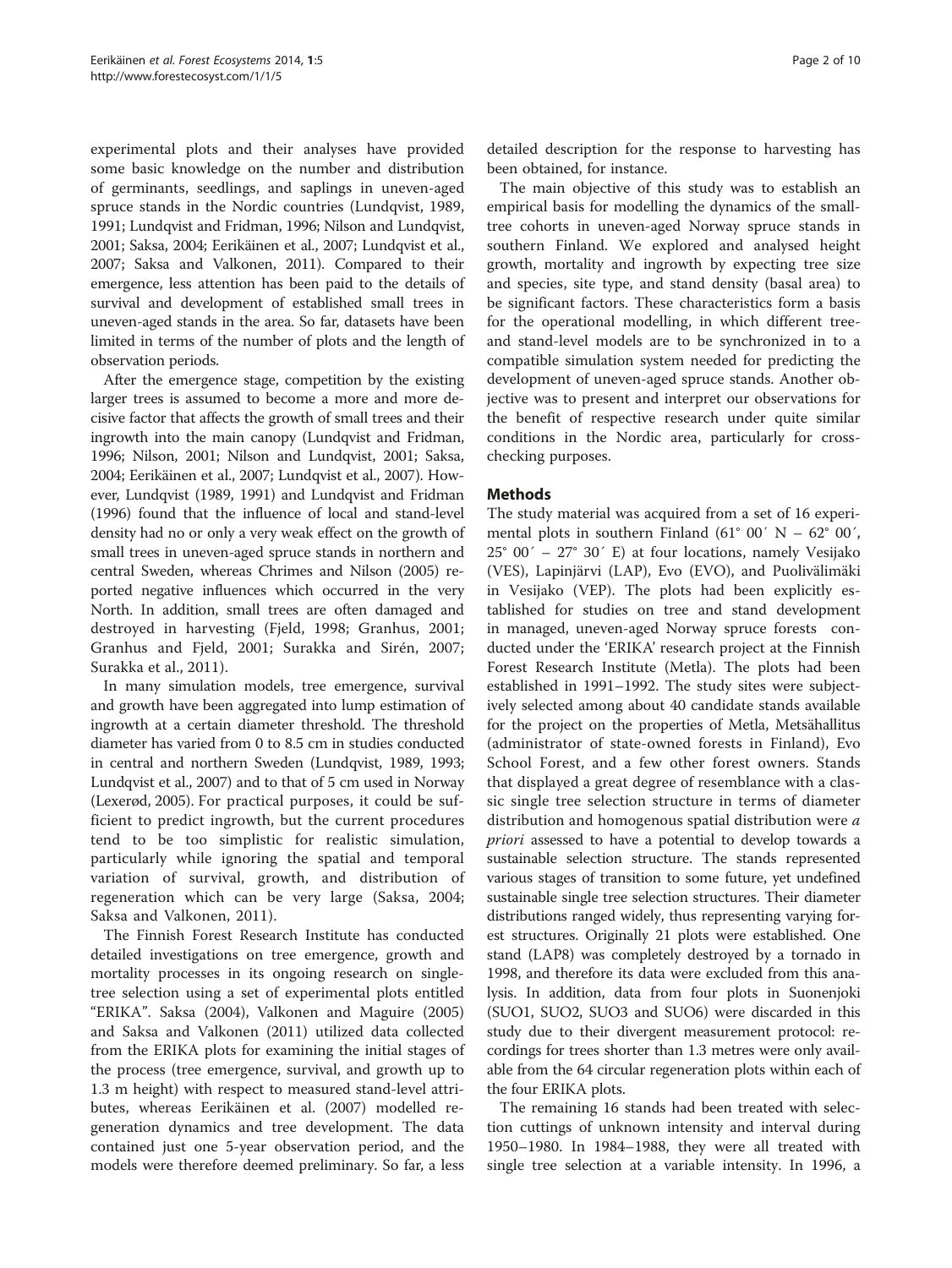selection cutting was carried out to enhance unevenaged structures in 11 stands and to reset their basal areas to the original values of 1984–1988. The emphasis of removal was in the larger diameter classes  $(d > 30)$ cm). However, some larger trees had to be retained in many stands in order to achieve the target basal area. On the other hand, a number of mid-sized trees (20 cm  $d$  < 30 cm) were removed where there was an obvious surplus. The average basal area removal was 5.9  $m<sup>2</sup>$  ha<sup>-1</sup> (24.6%, see Table 1). Five stands were not harvested due to their operationally unjustifiable harvestable volumes. In three of these stands (VES13, VES14, VES16), only three years had passed since the previous cutting treatment, and in two of the stands (LAP1, EVO3) the operationally justifiable harvestable volume of 40 m<sup>3</sup>ha<sup>-1</sup> had not been attained due to slow growth during the first 8 years after the initial selection cutting.

The forest stands represented the most common spruce sites on mineral soil, i.e. mesic Oxalis-Myrtillus type (OMT) and submesic Myrtillus type (MT) (Cajander, [1926;](#page-8-0) see also Table 1). At the beginning and at the end of the monitoring period, on average, 71% and 77% of the total stand volume was comprised by spruce, respectively. The remaining portions of the stand volumes comprised of Scots pine (Pinus sylvestris L.) and various broadleaf species, mainly silver birch (Betula pendula Roth), downy birch (Betula pubescens Ehrh.) and aspen (Populus tremula L.).

In each stand, all measurements took place on a 40 m × 40 m plot. All trees taller than or equal to 0.1 m were described according to species and coordinates, and measured for diameter at breast height and height in 1991, 1996, 2001 and 2006. This study was based on a subset of data containing the observations of trees that were from 0.1 to 4.0 m high at the time of plot establishment and were measured with slightly different protocols compared to trees shorter than 0.1 m and taller than 4 m. The trees were measured with identical protocols at 5-year intervals. The data from 16 stands contained 14,685 individual trees with 1−3 observation periods of 5 years each. Only spruces (14,088), birches (484), pines (107), i.e. the species of commercial value, were studied. Measurements obtained for other tree species and collected from altogether 6 trees were discarded from the analysis due to the insufficient number of species-wise observations.

In data preparation, each tree was individually traced throughout its existence during the 15-year observation period. Its presence or absence (living, dead, or missing) and height were recorded at each of the four measurements. Height increment was obtained by calculating the difference between the individual tree heights measured at the end and at the beginning of each 5-year period. Negative values where accepted when they were proved to be genuine, since breakages or abscissions and regrowths of the leader shoots of birches, especially, were rather common. A survival was recorded if a tree

Table 1 Stand characteristics by the ERIKA plots at the beginning in 1991 and at the end in 2006 of the 15 years monitoring period

| Area       | Stand          | Forest<br>type | $N$ , ha <sup>-1</sup> |      | $G, m2ha-1$      |      | $G_{\mathsf{rem},\ \%}$ | $V, m^3$ ha <sup>-1</sup> |       | Admixture, % |      |
|------------|----------------|----------------|------------------------|------|------------------|------|-------------------------|---------------------------|-------|--------------|------|
|            |                |                | <b>Beginning</b>       | End  | <b>Beginning</b> | End  |                         | Beginning                 | End   | Beginning    | End  |
| <b>VES</b> |                | MT             | 2194                   | 2367 | 22.3             | 25.8 | 24.9                    | 181.0                     | 230.1 | 23.7         | 15.6 |
|            | 2              | MT             | 2675                   | 1878 | 19.9             | 23.8 | 31.4                    | 163.3                     | 210.5 | 32.1         | 15.9 |
|            | 5              | MT             | 1827                   | 1553 | 16.7             | 22.0 | 26.8                    | 163.8                     | 210.6 | 0.0          | 0.0  |
|            | 7              | MT             | 1459                   | 1451 | 16.9             | 20.5 | 22.8                    | 148.0                     | 194.5 | 25.4         | 15.7 |
|            | 13             | MT             | 1211                   | 1847 | 12.4             | 20.5 | 0.0                     | 97.9                      | 199.1 | 19.3         | 15.5 |
|            | 14             | OMT            | 723                    | 1458 | 15.7             | 26.5 | 0.0                     | 167.5                     | 307.0 | 0.0          | 0.1  |
|            | 16             | MT             | 1888                   | 1869 | 15.6             | 23.9 | 0.0                     | 135.7                     | 229.7 | 38.4         | 27.4 |
| LAP        |                | OMT            | 4428                   | 2406 | 14.2             | 26.3 | 0.0                     | 117.8                     | 230.9 | 49.8         | 47.6 |
|            | 5              | OMT            | 1681                   | 1808 | 34.9             | 32.8 | 30.4                    | 371.3                     | 361.5 | 71.5         | 77.6 |
|            | 7              | OMT            | 2786                   | 3900 | 19.2             | 26.0 | 14.6                    | 188.5                     | 246.8 | 62.2         | 52.0 |
|            | 13             | MT             | 1528                   | 2311 | 18.7             | 21.0 | 26.3                    | 188.2                     | 203.0 | 47.1         | 37.2 |
| <b>EVO</b> | $\overline{2}$ | MT             | 900                    | 956  | 17.4             | 18.7 | 21.4                    | 171.7                     | 186.5 | 29.4         | 26.3 |
|            | 3              | MT             | 731                    | 1109 | 9.9              | 13.9 | 0.0                     | 91.0                      | 131.3 | 0.1          | 0.1  |
|            | $\overline{4}$ | MT             | 1881                   | 1538 | 22.4             | 25.1 | 21.1                    | 208.1                     | 249.5 | 45.2         | 26.1 |
| <b>VEP</b> | $\overline{2}$ | MT             | 606                    | 631  | 18.3             | 21.1 | 23.9                    | 179.2                     | 218.7 | 0.1          | 0.0  |
|            | $\overline{4}$ | MT             | 1681                   | 1713 | 19.8             | 22.6 | 27.2                    | 187.1                     | 219.1 | 13.4         | 3.7  |

OMT = Oxalis-Myrtillus Type and MT = Myrtillus Type according to Cajander [\(1926\)](#page-8-0), N = number of stems for trees with height equal to or greater than 1.3 m,  $G$  = stand basal area,  $G_{\rm rem}$  = basal area removal in 1996, V = stem volume, Admixture = proportion of stem volume obtained for other species than spruce.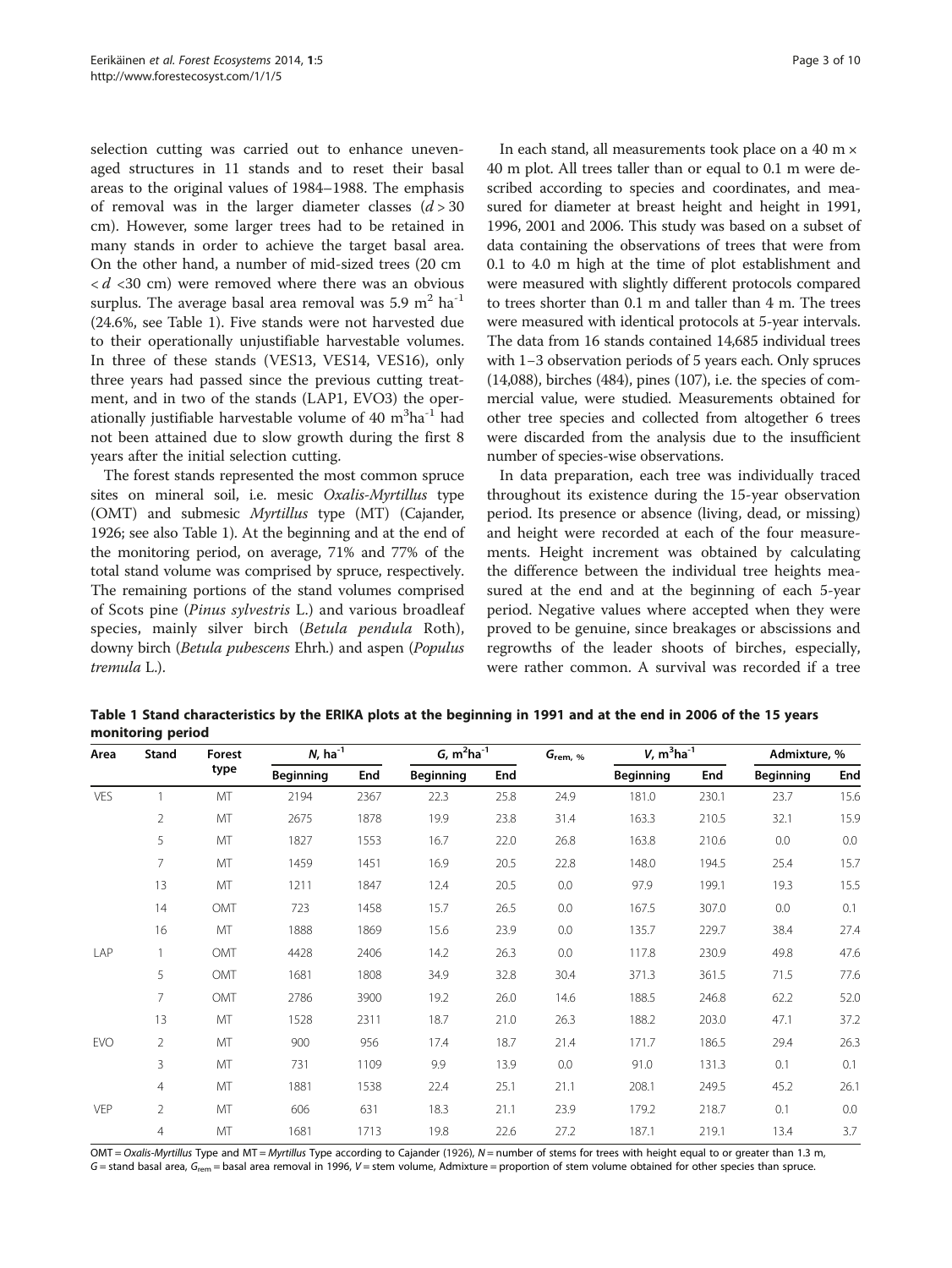<span id="page-3-0"></span>was present and alive both at the beginning and at the end of the 5-year period. Since the second measurement in 1996 was carried out only prior to harvesting but not repeated after harvesting, part of the mortality during 1996– 2001 is due to losses and damages caused by logging.

Relationships between tree height increment and survival during the 5-year intervals and between the measurements were analysed based on tabulation and illustration frameworks. In addition, correlation coefficients between tree attributes and potential explanatory variables such as site quality and basal area were calculated and inspected. A mixed-effects modelling-based regression analysis was also applied to elucidate the relationship between height growth and size of trees and to assess the magnitude of differences in mean growth estimates obtained by forest stands and growth periods. A nonlinear mixed-effects (NLME) modelling procedure was applied, especially because of its efficiency to account for random fluctuations arising from data: both spatially hierarchical (experimental plots or forest stands and trees) and temporally cross-sectional (growth periods) correlation structures were apparent in ERIKA data and, therefore, the basic assumption about uncorrelated error terms was unlikely to hold (see Pinheiro and Bates [2002](#page-9-0)). Parameters of the NLME model were estimated using the 'nlmer()' function in the lme4 package under the statistical software R (R Core Team [2012\)](#page-9-0).

The t-test was used to assess the significance of fixed model parameters which were treated as significant at the levels of the p-value less than 0.05, whereas the significance test for the Maximum Likelihood (ML) estimated parameters obtained for random effects was based on the Likelihood Ratio Test (LRT) (see Goldstein [1995;](#page-9-0) Pinheiro and Bates [2002\)](#page-9-0). The validation of candidate models, i.e. models with different combinations of independent variables used in their fixed model parts, was based on the ML estimated parameters by employing as criteria the Akaike Information Criterion, i.e. AIC values (Pinheiro and Bates [2002\)](#page-9-0). After completing the comparisons made between different parametrisations the candidate models with ML estimated parameters, the REML estimates were obtained for the final parameterisation of the nonlinear mixedeffects model (Pinheiro and Bates [2002\)](#page-9-0). In order to eliminate the possible sources of prediction bias, both the standardised and pure residuals were inspected using scatterplots that were obtained for the candidate models as functions of the independent variables and with and without the estimated random coefficients.

## Results

## Height increment

The 5-year height increment  $(i<sub>h5</sub>)$  was very closely correlated with tree height  $(h)$  for spruce: greater height was generally associated with faster growth (Figure 1A).

Variation was very large though, which showed up in the correlation coefficient ( $r = 0.672$ ,  $p < 0.0001$ ) for h and  $i_{h5}$  and in the confidence intervals of aggregated height increments in the classes of tallest trees (Figure 1A). As seen in Figure 1B for birch, the increasing pattern in height increment was not as unambiguous as with spruce  $(r = 0.171, p < 0.0001;$  see also Figure 1A). Small

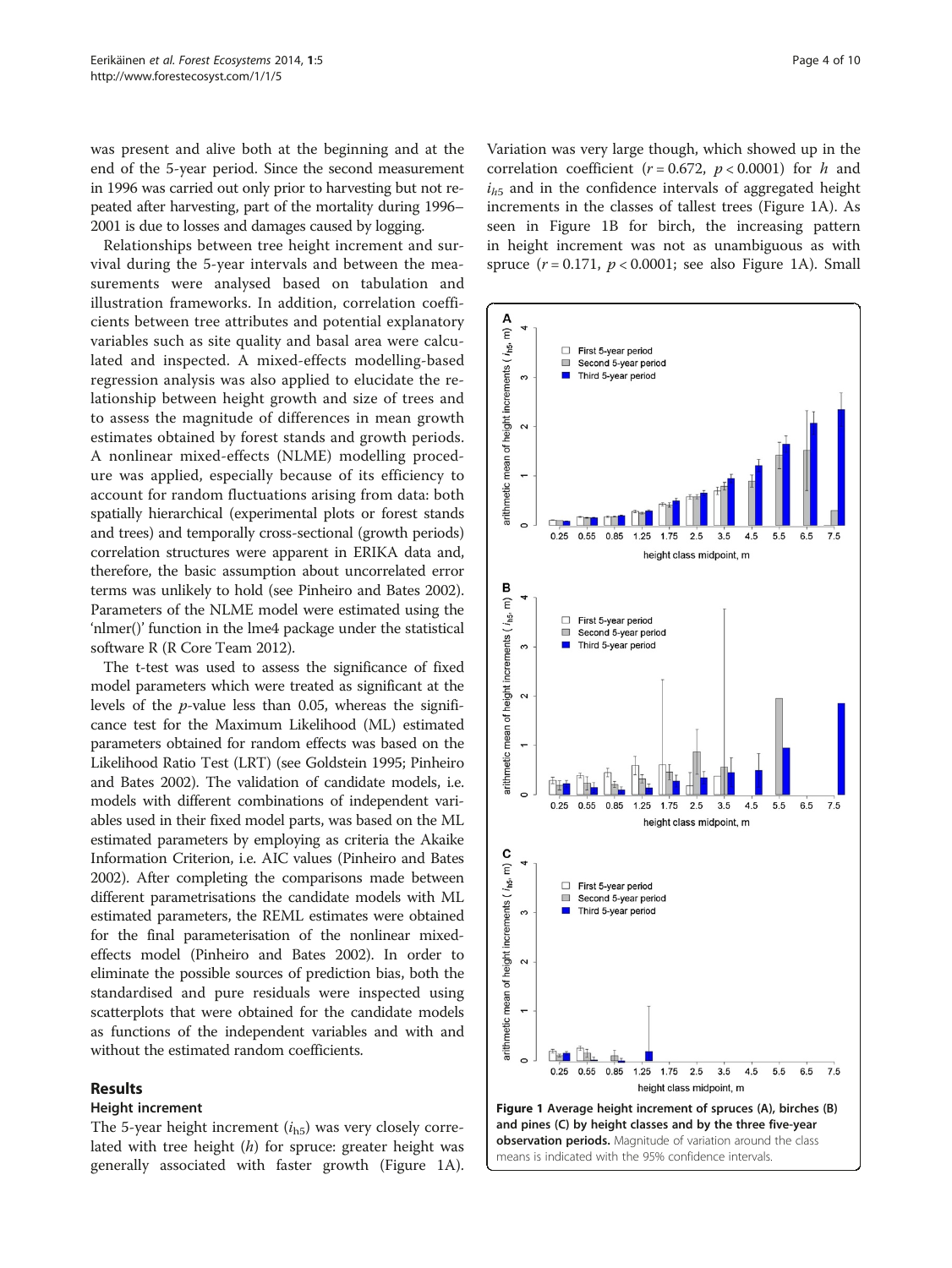<span id="page-4-0"></span>birches ( $h < 0.4$  m) grew a bit faster than spruces having the same height. However, growth of taller spruces was faster when compared to birches of the same size class which was especially clear in the case of the third growth period. In addition, birch growth varied more than that of spruce. One essential factor was that a major proportion of birches showed negative growth, i.e. their tops had been broken or "wilted" between the measurements. Observations with negative increments were retained in the data because it seemed to be an essential feature in describing the process of tree height development. There were very few birches in the upper height classes in the ERIKA plots. For instance, the number of height growth observations for birches equal to or taller than 4.0 m by the  $1<sup>st</sup>$ ,  $2<sup>nd</sup>$  and  $3<sup>rd</sup>$  growth period were 0, 1 and 7, respectively. The correlation between height and height growth was weakly negative for pine  $(r = -0.174, p = 0.017;$  Figure [1C](#page-3-0)). The total absence of pine regeneration taller than 1.5 m throughout the three consecutive monitoring periods was very salient in the data.

Tree height growth was faster on the more fertile Oxalis-Myrtillus forest type (OMT) compared to that of the Myrtillus forest type (MT). Based on all increment observations in the data, the between-forest type mean ratios (OMT/MT) obtained for spruce, birch and pine were 1.67, 1.76 and 1.34, respectively. The species-specific ratios were rather consistent through the ranges of tree heights. Differences in height increments between the two site types and by the three species were also assessed using the Welch's t-test. Significant differences were obtained for spruce  $(t = 22.725, p-value < 0.0001)$ and birch ( $t = 6.949$ ,  $p$ -value < 0.0001) that, however, did not hold for pine ( $t = 0.852$ ,  $p$ -value = 0.4201).

A NLME model was constructed for assessing the relationship between the 5-year height increment and size of spruce and for verifying the significance of stand specific factors affecting the growth of trees. The small number of observations, combined with a high degree of random variation in the height growth, made the modelling pointless for birch and pine. The resulting predictor for height increment of the spruce tree  $j$  in forest stand (experimental plot)  $i$  and during the growth period t  $(i_{h5tij}, m)$ , and having a random intercept and slope term associated with random forest stand  $(u)$  effects was as follows:

$$
i_{h5tij} = \exp((\beta_0 + u_{0,i}) + (\beta_1 + u_{1,i}) \times \ln(h_{tij}) + \beta_2 \times \frac{1}{G_{ti}}+ \beta_3 \times z_{\text{OMT}i} + \beta_4 \times TI_i \times z_{\text{PATH}} + \beta_5 \times TI_i \times z_{\text{PATH}})+ e_{tij},
$$
\nfor which (1)

for which

$$
\binom{u_{0,i}}{u_{1,i}} \gamma N(\mathbf{0},\mathbf{\Omega}_u) : \mathbf{\Omega}_u = \binom{\sigma_{u_0}^2 & \sigma_{u_0 u_1}}{\sigma_{u_1 u_0} & \sigma_{u_1}^2}
$$

where  $h_{tij}$  is tree height, m;  $G_{ti}$  is basal area, m<sup>2</sup>ha<sup>-1</sup>;  $z_{\text{OMT}i}$  is a forest stand-specific dummy variable for Oxalis-Myrtillus forest type (OMT), being 1 in the case of the respective forest type and 0 otherwise;  $TI_i$  is a forest stand-specific thinning intensity obtained as a ratio between the basal area removed in the thinning and the basal area before the thinning;  $z_{PAT1ti}$  and  $z_{PAT2ti}$  are dummy variables for the first and second 5-year period of growth after thinning, respectively;  $\beta_0$ , ...,  $\beta_5$  are parameters for fixed effects;  $u_{0,i}$  and  $u_{1,i}$  are random parameters for forest stand effects; and  $e_{tij}$  is parameter for random errors of the model.

Stand basal area had a significant influence on tree height increment as indicated in Equation 1 (Table 2). Positive sign of the coefficient estimated for the dummy variable for the OMT forest type verified the trivial finding from the correlation analysis that the height growth on mesic forest sites was higher when compared to that on sub-mesic, i.e. MT, forest sites. The selective thinning had a twofold impact on the development of the modelled growth characteristic: during the first 5-year period it decreased and during the second period it increased the height increment. In addition, the thinning effect was dependent on the degree of thinning intensity. It is also worth considering here that the random tree effects were nonsignificant. Besides, the random parameters for cross-sectional time effects became nonsignificant when the thinning effects were specified in the fixed part of the model.

Equation (1) was applied to demonstrate the average, stand-specific height development patterns of spruce by utilising the estimates obtained for random stand-effects. A fixed time step of five years was used in simulation

Table 2 Estimates for the fixed parameters and random components of Equation 1

| <b>Fixed effects</b> |                             |                         |          |          |  |  |  |  |  |
|----------------------|-----------------------------|-------------------------|----------|----------|--|--|--|--|--|
| Parameter            | <b>Estimate</b>             | <b>Standard error</b>   | t-value  | p-value  |  |  |  |  |  |
| $\beta_{0}$          | $-2.53262$                  | 0.04859                 | $-52.13$ | < 0.0001 |  |  |  |  |  |
| $\beta_1$            | 0.93862                     | 0.01089                 | 86.16    | < 0.0001 |  |  |  |  |  |
| $\beta_2$            | 16.39989                    | 0.71418                 | 22.96    | < 0.0001 |  |  |  |  |  |
| $\beta_3$            | 0.41721                     | 0.03633                 | 11.48    | < 0.0001 |  |  |  |  |  |
| $\beta_4$            | $-0.33940$                  | 0.07008                 | $-4.84$  | < 0.0001 |  |  |  |  |  |
| $\beta_{5}$          | 1.36607                     | 0.06074                 | 22.49    | < 0.0001 |  |  |  |  |  |
|                      | Random forest stand effects |                         |          |          |  |  |  |  |  |
|                      | $U_{\Omega}$                | $U_1$                   |          |          |  |  |  |  |  |
| $U_0$                | $4.1320 \times 10^{-3}$     | $-0.487$                |          |          |  |  |  |  |  |
| $U_1$                | $-9.9498 \times 10^{-4}$    | $1.0102 \times 10^{-3}$ |          |          |  |  |  |  |  |
| Random errors        |                             |                         |          |          |  |  |  |  |  |
|                      | $\epsilon$                  |                         |          |          |  |  |  |  |  |
| e                    | $5.0258 \times 10^{-2}$     |                         |          |          |  |  |  |  |  |

Estimates for random forest stand effects comprise variances (diagonal), covariances (lower triangle) and correlations (upper triangle), whereas random errors are specified by a variance estimate.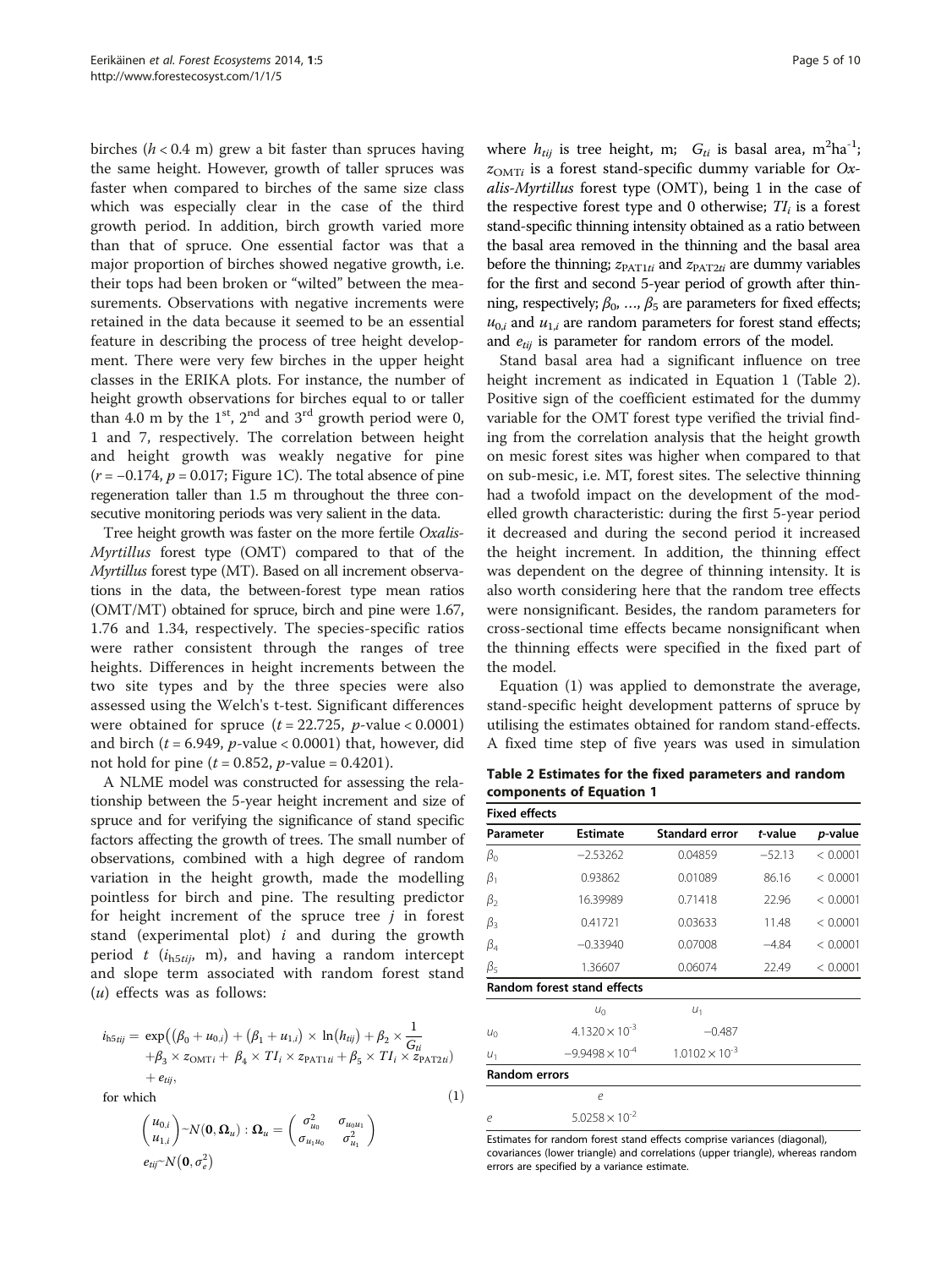<span id="page-5-0"></span>and measured, stand-specific values were used for basal area and thinning removal. In addition, an increment prediction was recursively added to tree height at each time step when predicting the height developments in average conditions of the 16 experimental stands, respectively.

Major between-stand growth variations were detected and included in the model. In the stand with the fastest growth observed (VES14), an initially 0.1 m tall spruce tree having an average, stand-specific growth rate would reach breast height  $(h = 1.3 \text{ m})$  at about 35 years (Figure 2). In the two stands with medium-growth rate (LAP1 and EVO2), 1.3 m would be reached after 55 years. It is expected, however, that for an average tree in the stand with the lowest growth rate (EVO4) it would take more than 100 years to achieve 1.3 m.

## **Mortality**

The average five-year mortality rate was 17.0% for spruce, 40.9% for birch, and 33.9% for pine. It was negatively correlated with tree height for spruce and birch but not for pine (Figure 3). Correlations between mortality and tree height for spruce, birch and pine were  $-0.081$  ( $p < 0.0001$ ),  $-0.201$  ( $p < 0.0001$ ) and 0.066 ( $p = 0.300$ ), respectively. Basal area and mortality were positively but rather weakly correlated for spruce  $(r = 0.010, p = 0.050)$ , while the correlation was stronger for birch ( $r = 0.128$ ,  $p < 0.0001$ ) and pine ( $r = 0.129$ ,  $p = 0.041$ ). Mortality appeared to be higher during the second observation period when compared to the first period: the species-wise periodic rates for spruce, birch and pine were 15.9, 22.3 and 12.7%; 36.2, 41.7 and 44.9%; and 15.1, 45.7 and 41.0%, respectively. One explanation for the increase of mortality during the second period was that losses incurred in stand-specific selection cuttings were not possible to separate from natural





mortality. It is also noteworthy that the highest ratio of mortality for spruce was found in the height class 1.5–1.99 m during the second growth period.

## Ingrowth

In this study, the ingrowth denotes the number of trees that reached the breast height of 1.3 m during any of the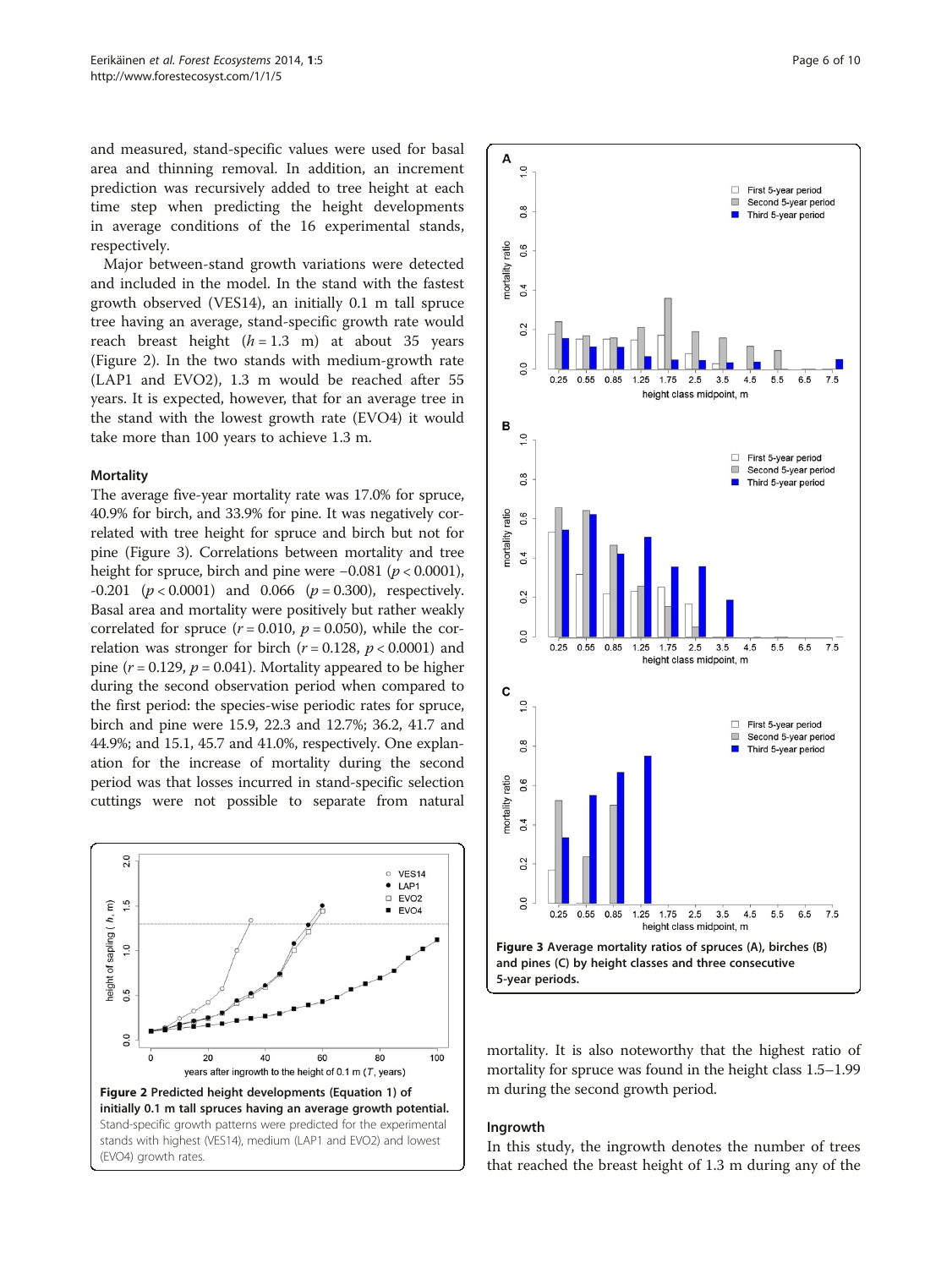three 5-year observation periods and survived until the last measurement. The mean annual ingrowth rates for spruce, birch and pine were 30.4, 2.8 and less than 0.1 trees per hectare, respectively. Variation between the periods and stands was remarkable, and correlations between ingrowth and basal area were very weak and nonsignificant for spruce  $(r = -0.009, p-value = 0.954)$ and birch ( $r = -0.162$ ,  $p$ -value = 0.271), whereas for pine it became meaningless to estimate the correlation coefficient due to too few observations.

## Height distributions

The height distribution of small spruces over the entire data at the beginning  $(1<sup>st</sup>$  measurement) and the end  $(4<sup>th</sup>$ measurement) of the 15-year monitoring period are shown in Figure 4A. The comparison calculations were only obtained for trees shorter than 4 m because taller trees were not measured at the beginning. Higher frequencies were obtained for the smallest height classes  $(0.1 \le h < 1.05 \text{ m})$ , but the rest of the distribution had remained virtually unchanged. The pines and birches belonged mostly to the lowest height classes so that their height distributions seemed irrelevant for such comparisons.

Due to the simultaneous growth and mortality processes, the height distribution of spruces changed only little during the entire period of 15 years. The sizeable ingrowth rate in the three lowest height classes ( $0.1 \le$  $h \leq 1.5$  m) of spruce obviously resulted from the very abundant regeneration cohorts of 1990 and 1993 (see Saksa and Valkonen, [2011](#page-9-0)). Ingrowth and mortality seemed to have cancelled each other out in higher height classes.

It is also noteworthy that the number of trees in the smallest height class decreased only in the case of two experimental stands (LAP1 and LAP7) from the first to the last measurement on the ERIKA plots (Figure 4B). If stand No. 7 in Lapinjärvi (LAP7) is not considered, all stands (VES13, VES16, EVO2, EVO3 and VEP5) with initially high number of small-sized trees retained their rank until the end of the monitoring period of 15-years.

## **Discussion**

Lundqvist ([1989](#page-9-0)) reported faster height growth with greater height of spruces (10–130 cm) in uneven-aged stands. In height class 10–40 cm, the average annual increment was about 2 cm and in the class of 100–130 cm it was about 5 cm. The annual height increment predictions obtained for the medium growth forests (LAP1 and EVO2 in Figure [2](#page-5-0)) and same size classes using Equation [1](#page-4-0) were ca. 1 and 4 cm, respectively, which correspond to the findings of Lundqvist ([1989](#page-9-0)). Nilson and Lundqvist ([2001](#page-9-0)) also reported comparable results: average annual height increments of spruces  $(h = 50-200)$ cm) varied between 2–4 cm in a central Swedish



location before or a few years after thinning from above. Seven years after the thinning treatment, annual height increments had increased to 5–15 cm, and the highest average was obtained for the treatment called "medium overstorey density".

The nonlinear mixed-effects model on spruce height increment over height (Equation [1](#page-4-0)) is still too simplistic for use in simulation system applications. However, it serves the purpose of being a straightforward and unbiased analysis and demonstration tool for assessing the development of an average pattern observed in these experimental stands and supporting future efforts to construct operational models for simulation systems. The effects of complexity clearly apparent in these data shall be described in greater detail for simulation purposes. Then the true influence of stand density and its variation within stand on the growth and survival of trees needs to be analysed and modelled in order to obtain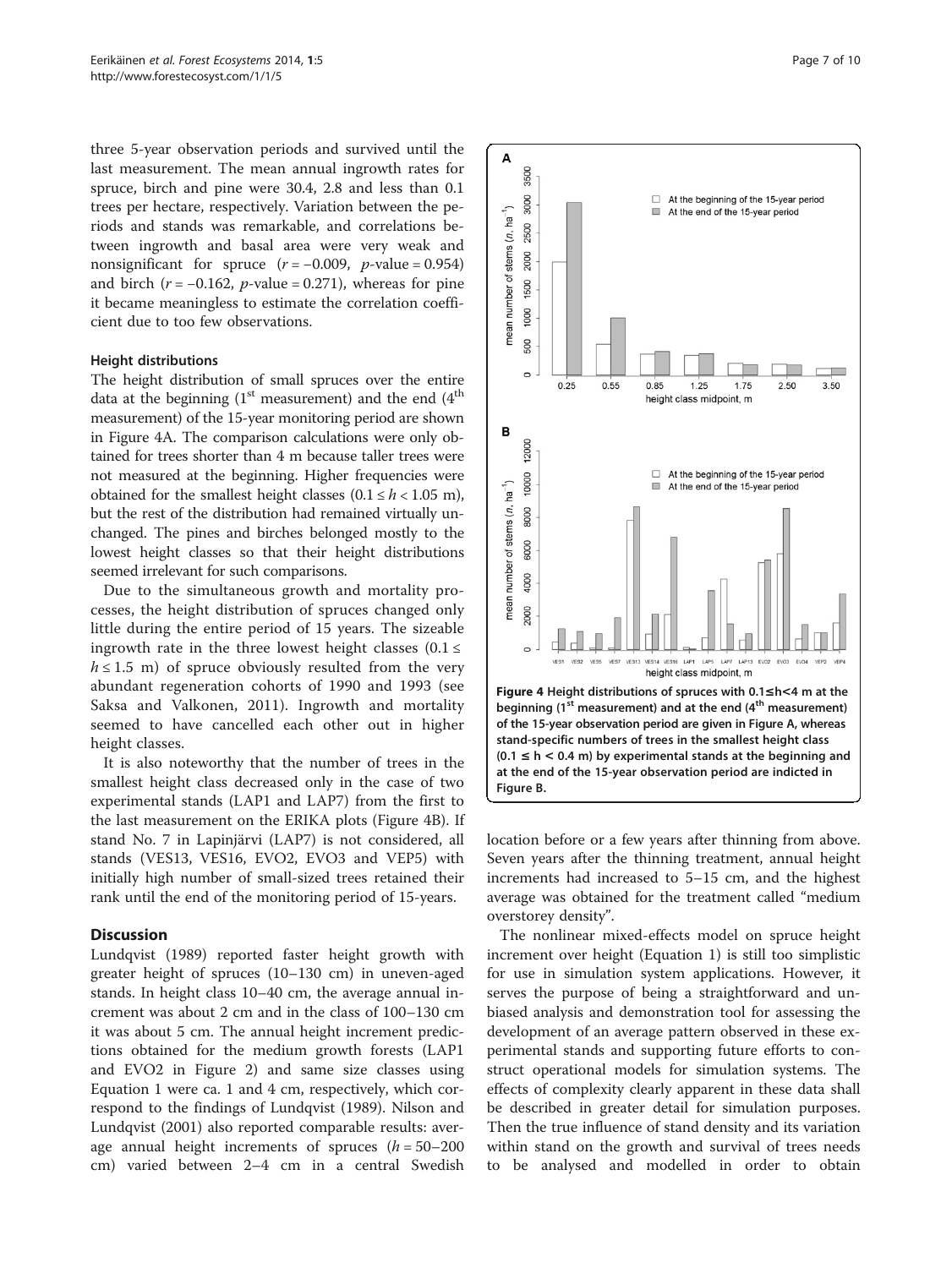statistically sound predictors required for simulation studies. However, even this preliminary exercise clearly revealed that the average growth of the small trees is slow in the ERIKA stands, especially in the smallest size classes. This corresponds closely to the recent findings by Saksa and Valkonen ([2011](#page-9-0)): it took from 13 to 16 years for spruce germinants to grow into the height class of 15−30 cm in these same stands, and trees reached breast height at 60 years of age on average, and 5 m at 90 years, respectively. It is noteworthy that according to Lundqvist [\(1989](#page-9-0)) it took from 24 to 47 years for 0.1 m tall spruces in six different stands and corresponding conditions in central Sweden to reach breast height. Even if the tree growth rates in ERIKA stands were lower than those in Swedish selection cutting stands, the differences between stand-wise predicted mean growth rates were also substantial as demonstrated in Figure [2](#page-5-0).

Stand basal area significantly reduced spruce height growth in the analysis conducted with the nonlinear mixed-effects model (Equation [1\)](#page-4-0). Lundqvist [\(1989\)](#page-9-0) and Lundqvist and Fridman [\(1996\)](#page-9-0) did not detect any negative influence from high levels of standing volume on height increment, but it was also concluded that it was not possible to determine whether it would represent a general pattern or just a peculiarity of their dataset. Nilson and Lundqvist [\(2001\)](#page-9-0) found that standing volume did have a negative correlation with the growth of small trees with thinning from below but not with thinning from above, i.e. in the case of stands with greater structural complexity. Chrimes and Nilson ([2005](#page-8-0)) found a pronounced negative correlation between the growth of small trees with stand basal area or canopy openness at a subarctic location in Northern Sweden. Nilson ([2001](#page-9-0)) and Chrimes and Nilson ([2005](#page-8-0)) suggested that canopy openness, or light availability, could be more closely related to the growth of small trees than stemwood-based density attributes in such stands. Stemwood-based variables seemed to work better with increasing tree size as the role of root competition became more important. It seems likely that the acceleration of growth of small spruces during the monitoring years from 10 to 15 would be attributable to the selection cutting carried out at year 5. The pattern was similar as in the study of Nilson and Lundqvist [\(2001](#page-9-0)) who reported that stand density alone did not have a significant effect on increment, whereas cuttings (thinning from above or below) itself and the combined effect of cuttings and stand density influenced height increment significantly. It is expected, however, that local competition measures with spatiotemporal analysis could explain the variation in the growth characteristics of young trees in the structurally heterogeneous uneven-aged forest stands more profoundly (cf. Eerikäinen et al., [2007](#page-8-0)).

A total of 11 out of the 16 study stands were treated with a selection cutting after the  $5<sup>th</sup>$  growth season. Theoretically, this could have resulted in different increment regimes between the two categories, but it was very unlikely though. Altogether three out of five uncut stands (VES13, VES14, and VES16) were left untouched because they had already been cut three years prior to the start of ERIKA monitoring. In the other two stands (LAP1, EVO3), 8 years had elapsed since the previous cutting, but tree growth had been too slow to facilitate (or necessitate) another cutting. A poorer site (a stony outcrop with shallow soil) combined with rather old dominant trees was the obvious reason for the slow growth rates of advanced trees at ERIKA plot called "EVO3". We could not identify any such distinct factors for LAP1 where the site fertility was definitely at least at average level. Consequently, we believe that all of the uncut stands were similar enough with the cut ones to be included in the data.

Indistinct background factors and interactions included in experimental conditions and data structure are probably involved. The short observation periods in the studies  $(≤ 15 \text{ years})$  are certainly part of the issue, because the response of understorey spruce trees to harvesting treatments is slow. Typically it takes several years for heavily suppressed spruces to show any positive growth response, and more than 10 years to attain full growth after complete release, i.e. removal of overstorey (Koistinen and Valkonen, [1993;](#page-9-0) Nilson and Lundqvist, [2001](#page-9-0)).

For birch and pine, the relationship between tree growth and height was not nearly as consistent as it was for spruce. One explanation could be that their data was patchy due to the limited presence of the two species in the experimental ERIKA stands. Perhaps more importantly, their initially quite good growth rate did not accelerate with height at all like it did in the case of spruce. Both of these two patterns point to the same basic feature which is the inability of birch and pine to survive and grow under dense spruce main canopies.

Mortality estimates were obtained for trees that had existed at a particular measurement but died or went missing five years later. The results underestimated true mortality rates for the smallest height class by failing to capture trees that grew in to the class and then died between measurements, not leaving a mark in the records. Conversely, estimates for the second period (1996–2001) included losses incurred in logging. Since trees were not remeasured after harvesting, it was not possible to make any distinction between their disappearance due to logging or due to other reasons. The proportion of trees lost in logging seemed to be relatively low in this dataset. The total loss rate (died or vanished during the period) of spruce obtained for the second period was higher when compared to the first and third period, whereas an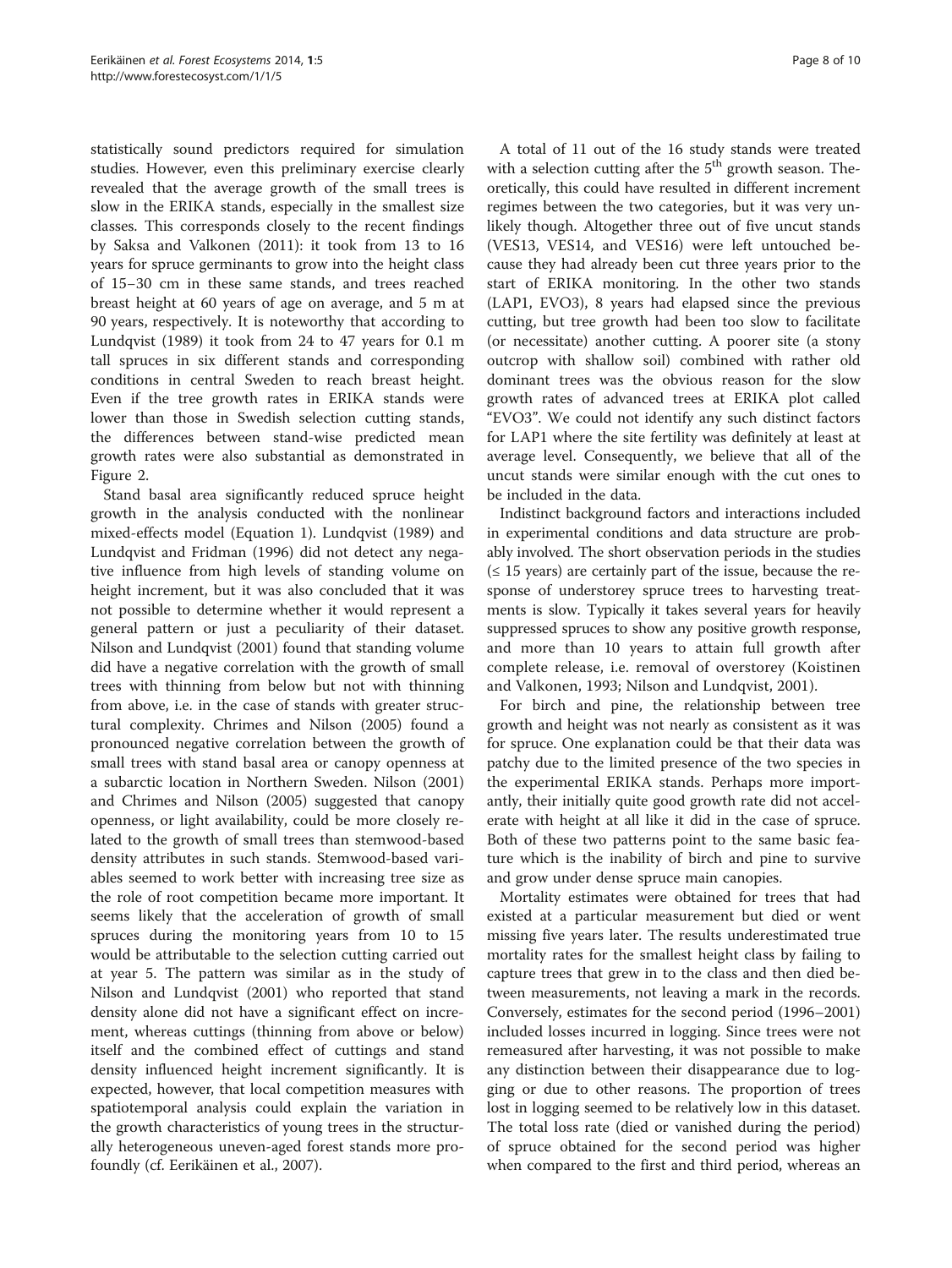<span id="page-8-0"></span>increasing rate of loss was obtained for birch. The data for pine was too erratic for more complete conclusions. Under comparable circumstances, a logging entry can cause death or injury from 30 to 40% of small spruces (Granhus and Fjeld, [2001](#page-9-0); Surakka and Sirén, [2007](#page-9-0); Surakka et al., [2011\)](#page-9-0). Nilson and Lundqvist [\(2001\)](#page-9-0) observed that annual mortality rates of spruces (0.1 m  $\le h < 0.5$  m and 0.5 m  $\le h$  < 2.0 m) varied from 2 to 7% and from 0 to 4%, respectively. In the data of this study, the annual mortality rates were from the same magnitude, i.e. 3.7% and 3.1%, when obtained for the corresponding height classes of spruces, respectively.

Lundqvist ([1989](#page-9-0), [1991](#page-9-0), [1993](#page-9-0)) estimated that with the threshold height of 1.3 m an average annual spruce ingrowth varied from 43 to 55  $ha^{-1}$ , whereas Saksa ([2004](#page-9-0)) found it to be 26 ha<sup>-1</sup>. Both data were characterised by a high variability in stand density. In central Sweden, Lundqvist et al. [\(2007\)](#page-9-0) observed an annual ingrowth rate of 21 spruces per hectare with the threshold of 5 cm at breast height, which was a lump average for plots treated with light to heavy thinning from below or above. Correlation with standing volume was significantly negative. It is essential to understand that short-term ingrowth is largely a function of the initial size distribution of trees, while stand density should have a more meaningful impact over a longer period. Such is also the case in this study, and the observed ingrowth rates must be interpreted accordingly.

As the product of the growth and mortality processes, the height distribution of small spruces was little changed during the 15 years in ERIKA plots. The sizeable ingrowth rate in the lowest height classes (0.1  $\le h \le 0.7$  m) of spruce obviously resulted from the very abundant regeneration cohorts of 1990 and 1993 (see Saksa and Valkonen, [2011](#page-9-0)). Ingrowth and mortality seemed to have cancelled each other out in higher height classes. As reported by Saksa and Valkonen [\(2011\)](#page-9-0), the experimental ERIKA stands have a good regeneration potential on average, and quite a few spruces are about to reach 1.3 m in height because of the two abundant cohorts emerged in the early 1990s.

In addition to tree survival, growth, and momentary ingrowth rate, their long-term dynamic is controlled by developments at the consecutive stages of their development. However, the very large variations within and between stands suggest that problems may surface in many cases. More intensive harvestings (i.e., lower post-harvest stand densities) than those implemented in the ERIKA stands could be applied to enhance the survival and growth of small spruces, but their true impacts remain uncertain. It is also obvious that the shade intolerant species such as birch and pine cannot develop into serviceable undergrowth, let alone full-fledged trees, in these sprucedominated selection stands with relatively high stand

density levels. More intensive management including much heavier thinning programs or group selection practices would be required to sustain their participation in the uneven-aged spruce-dominated forest stands.

## Conclusion

In conclusion, the performed analyses inspected and demonstrated some of the major elements of the dynamics among small trees in the uneven-aged spruce forest stands. The height increment model for spruce is simplistic for use in simulation systems but supports our future efforts to construct operational model systems. The inherent complexity of the phenomena involved became clearly apparent. To reveal the true influence of stand density and its within-stand variation on the growth and survival of small trees is of particular importance for practical needs and simulation purposes. Many of our empirical results are very well in line with their counterparts in the Nordic area. This reinforces our understanding that it would be possible and very beneficial to compound our rather patchy data sets for comparison, testing and modelling.

#### Competing interests

The authors declare that they have no competing interests.

#### Authors' contributions

The study was planned jointly by the co-authors. The corresponding author conducted the data analyses, compiled the results and wrote the first draft of the article, which was then jointly revised and completed by the authors. All authors read and approved the final manuscript.

#### Acknowledgements

The study was based on the experiments established and managed under the ERIKA project of the Finnish Forest Research Institute (Metla). We thank all project participants and supporters for their cooperation. Ms. Hilkka Ollikainen and Mr. Juhani Korhonen deserve our special gratitude for their inexorable endeavour in the field.

#### Author details

1 Finnish Forest Research Institute, Joensuu Unit, P.O. Box 68, FI-80101 Joensuu, Finland. <sup>2</sup> Finnish Forest Research Institute, Vantaa Unit, P.O. Box 18 FI-01301 Vantaa, Finland. <sup>3</sup> Finnish Forest Research Institute, Suonenjoki Unit Juntintie 154, FI-77600 Suonenjoki, Finland.

#### Received: 25 June 2013 Accepted: 27 September 2013 Published: 26 February 2014

#### References

- Andreassen K, Öyen B (2002) Economic consequences of three silvicultural methods in uneven-aged mature coastal spruce forests of central Norway. Forestry 75:483–488
- Cajander A (1926) The theory of forest types. Acta Forestalia Fennica 29(3):1–108 Chantal MD, Leinonen K, Kuuluvainen T, Cescatti A (2003) Early response of Pinus sylvestris and Picea abies seedlings to an experimental canopy gap in a
- boreal spruce forest. For Ecol Manag 173:321–336
- Chrimes D, Nilson K (2005) Overstorey density influence on the height of Picea abies regeneration in northern Sweden. Forestry 78(4):433–442
- Clarke G (1992) The natural regeneration of spruce. Scott For 6(2):107–129 Eerikäinen K, Miina J, Valkonen S (2007) Models for the regeneration establishment and the development of established seedlings in
- uneven-aged, Norway spruce dominated forest stands of southern Finland. For Ecol Manag 242:444–461